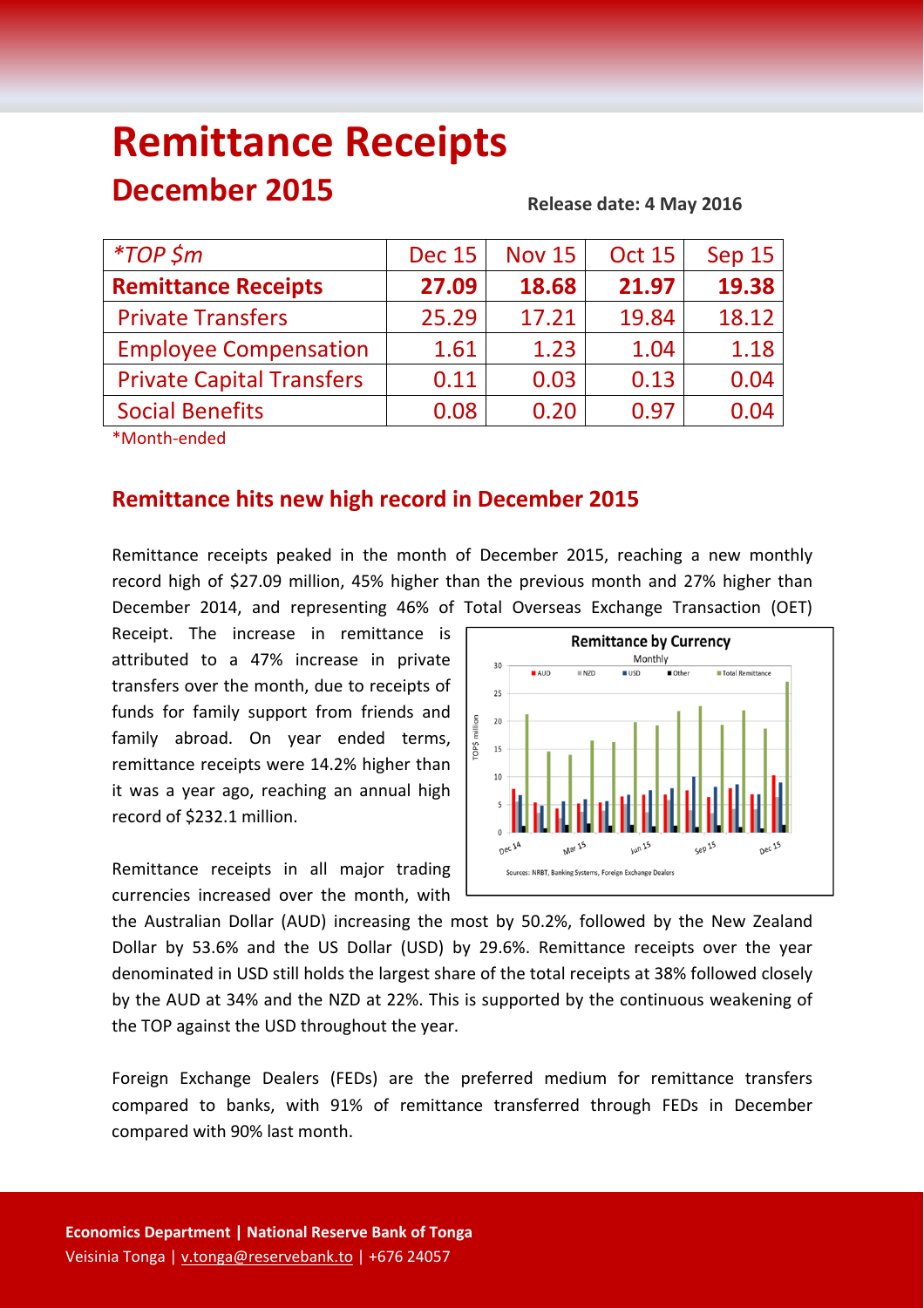#### **Private Transfers**

Private transfers which are mostly personal transfers is still the largest contributor to the overall remittance receipts, representing 93% of the total remittance and 42% of the total OET receipts by the end of December. Private transfers rose significantly over the month by \$8.1 million, mostly in the form of family support from friends and family abroad, particularly the receipts in AUD, NZD and USD, reflecting the impact of



strong economic activities in these foreign economies. Various festivities over the month also contributed to the higher transfer receipts such as the Seventh Day Adventist and the Tokaikolo church conferences, Fatumu, Folaha and Tokomololo Day, and the Beulah College Anniversary to name a few.

#### **Employee Compensation**<sup>1</sup>

Compensation of employees rose by \$0.4 million over the month to \$1.6 million, of which \$0.7 million were receipts from Regional Seasonal Employees (RSE) overseas. For the year ended December 2015, compensation of employees reached a total of \$17.2 million of which \$7.5 million were receipts from Regional Seasonal Employees (RSE) working overseas.

#### **Private Capital Transfers & Social Benefits**

Private grants for capital expenditures such as acquisition or construction of fixed assets rose by \$0.08 million in December to almost \$0.11 million, whereas social benefits such as pensions received by individuals fell by 59% over the month to \$0.08 million. Private capital transfers and social benefits represent 1% of total remittance.

### **Outlook**

Remittance receipts may decline in the next upcoming months as the Christmas and holiday festivities cease, and may rise again when other scheduled festivities takes place during the year 2016. The NRBT will continue to closely monitor the remittance receipts given they are one of the largest inflows for Tonga's economy.

 $1$  Employee compensation is the sum of wages and salaries from the Recognised Seasonal Employer (RSE) program and other Tongan residents working short term overseas.